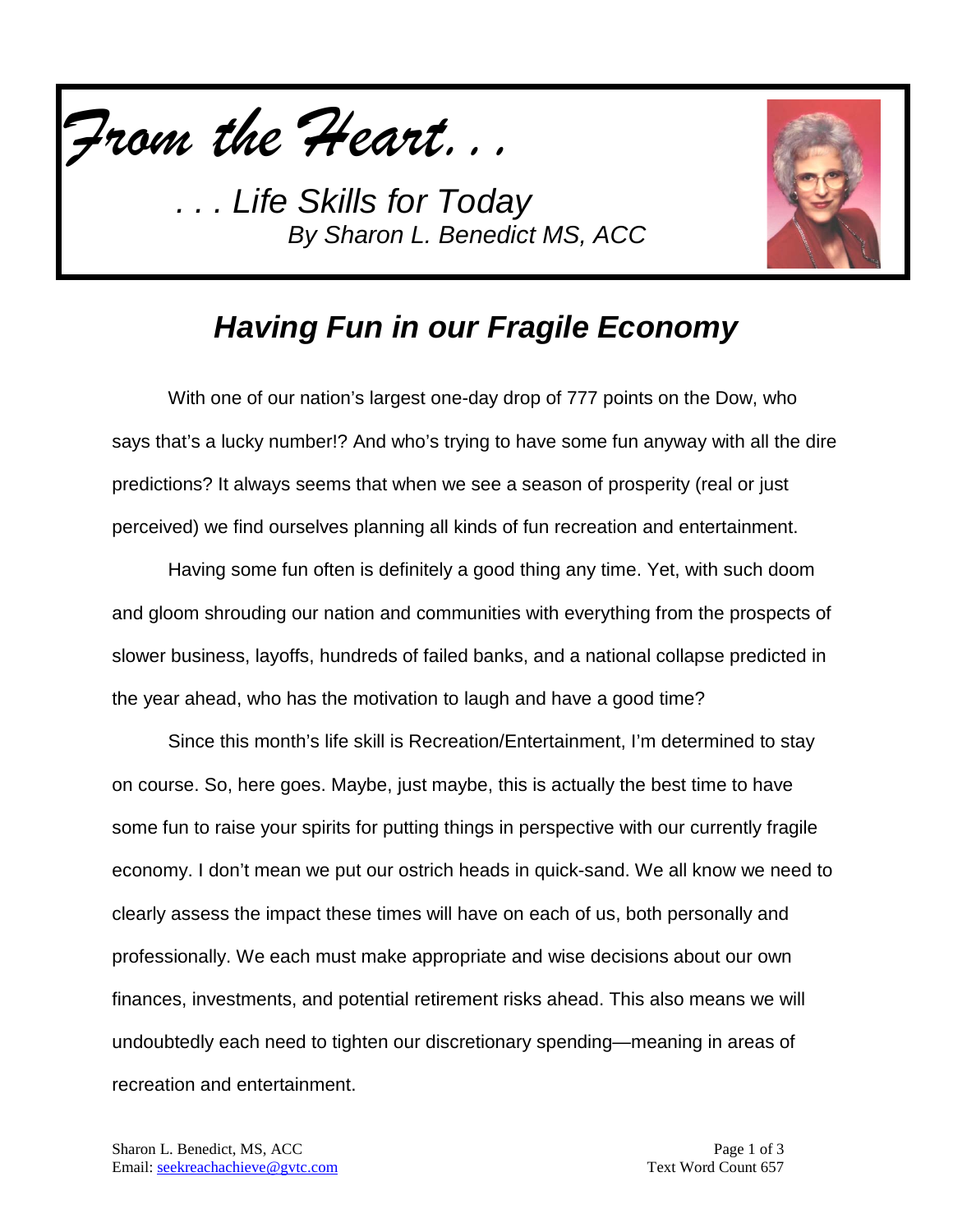But let's not go overboard. The ship hasn't sunk yet! And the crew hasn't jumped ship yet, either. They are madly trying to repair the huge Wall Street to Main Street fracture of our financial ferry so we all can get across this tsunami abyss. So, I'm going to spend the time, if not money, offering some less expensive options for fun throughout this month. My hope is that each article will help soften the up-hill climb and encourage you to find simple ways to ease up your budget, and have a good time doing it.

Let's start with right at home. I bet you are already thinking of ways to stay home and help the kids and you enjoy just being together. If not, now's the time! What specific shared activities at home can you and your family engage in without an additional cent being spent? No matter what you come up with, be sure to give yourself ample opportunity for soul-soothing laughter to be in the mix. In addition, I know there's always the TV or a home movie, which is fine. Yet, remember, each month you do get a bill for cable TV service. So, it really doesn't count right now.

Look around your home to see what you already have—such as on your book shelf, games in the closet, crafts stored in the drawers, food in the refrigerator for making a special meal together. The list will grow and grow as you take some quiet moments to look around. Ask your spouse, your kids, your friends what they see is possible. You will be amazed at how creative you all become together.

Another option for homespun fun is visit with your neighbor. Get out your lawn chairs, a little food and drink already in the frig, and just enjoy each others' company. This is a great way to get to know each other and find out ways to help each other through any tough times. You just might find another friend as your neighbor.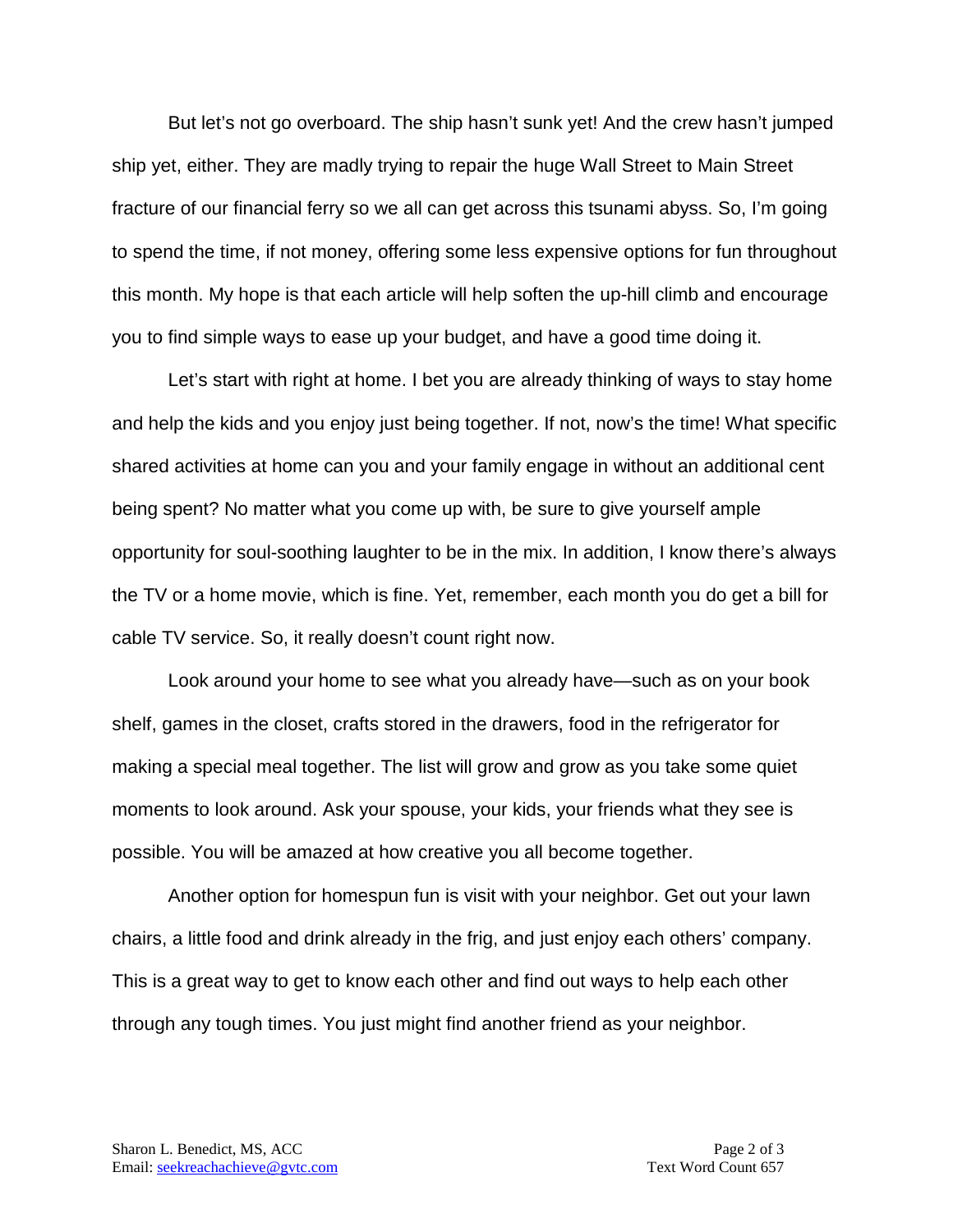Next issue, some options within your local community is next. In the meantime, here's something to put on your bathroom mirror to read each day from Peter Thomas:

# *"Keep your thoughts positive, because your thoughts become your words. Keep your words positive, because your words become your actions. Keep your actions positive, because your actions become your values. Keep your values positive, because your values become your destiny."*

--

*Sharon L. Benedict, MS, ACC, is a certified life wellness coach-consultant, specializing in life skills, wellness, and creative arts development for individuals, businesses and organizations [\(www.harvestenterprises-sra.com\)](http://www.harvestenterprises-sra.com/).She welcomes your questions and comments and can be contacted at [seekreachachieve@gvtc.com.](mailto:seekreachachieve@gvtc.com)*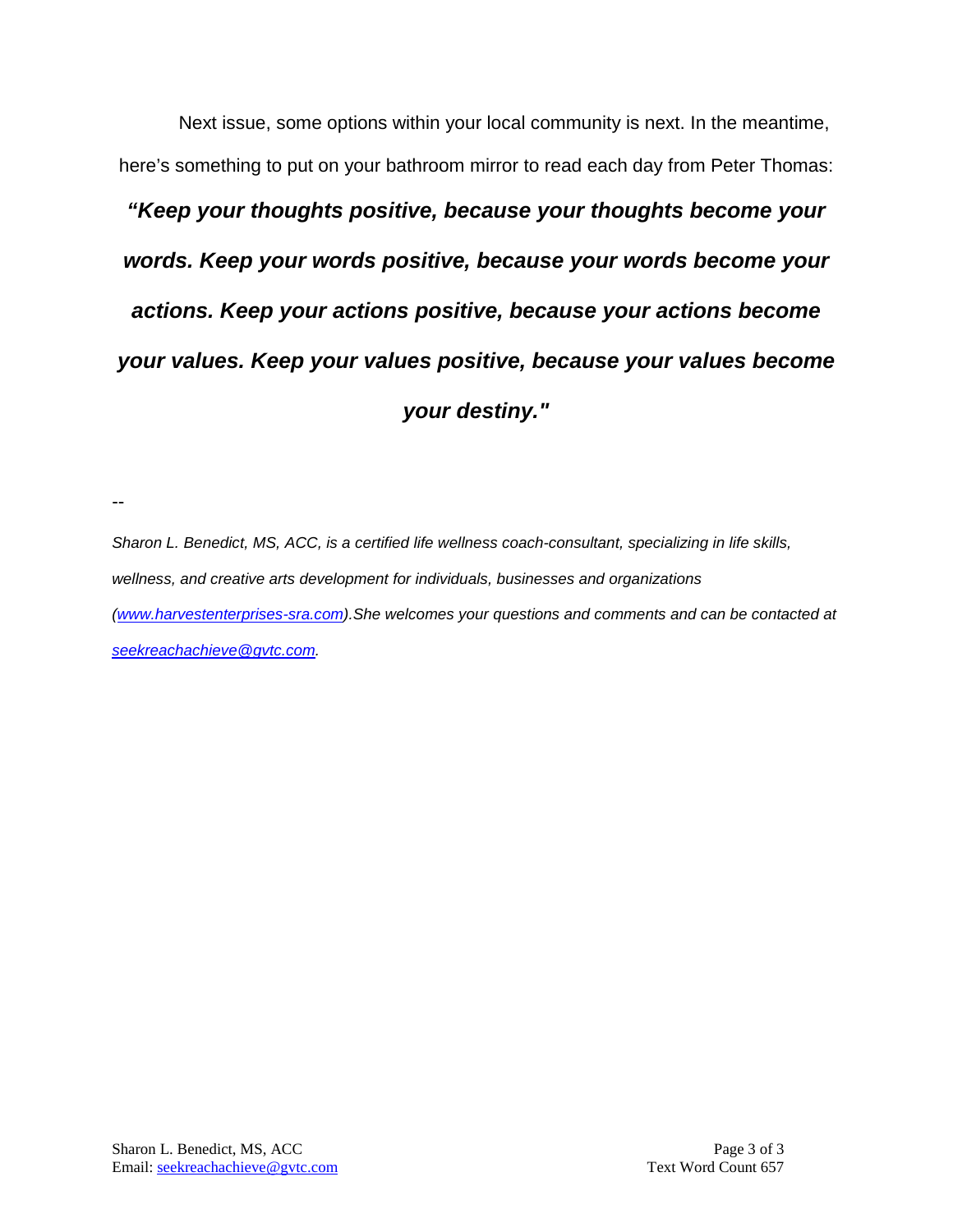



### *Having Fun in our Fragile Economy Part 2*

Is the nerve raking news getting to you yet? Politics and the Economy are the siren sounds all around us. Maybe this is just Halloween's trick or treat way of giving us all a trick. I'm still looking for the treat that is supposed to come; and I don't consider the Wall Street bailout even close to a treat for the average person on Main Street!

Yet, since this is the month to talk about the life skill, Recreation & Entertainment, I still going to focus on having fun. In the last issue, the fun was right at home. This time, let's look around our neighborhood and local communities.

Part of having fun is also giving out to those in need. In fact, one of the greatest joys in life comes to those whose hearts help the hurting. This list of fun around town ideas will then also include ways to contribute to your community and ease the life challenges of others. Let's start to have fun and support our community at the same time.

- Walk, bicycle, share a ride to your local community playhouse or arts events, outdoor activities, trail walking, bird watching, kite flying.
- Specific Kendall County & related events— (these are just a sample; see Boerne Star online Calendar,<http://www.boernestar.com/calendar> and the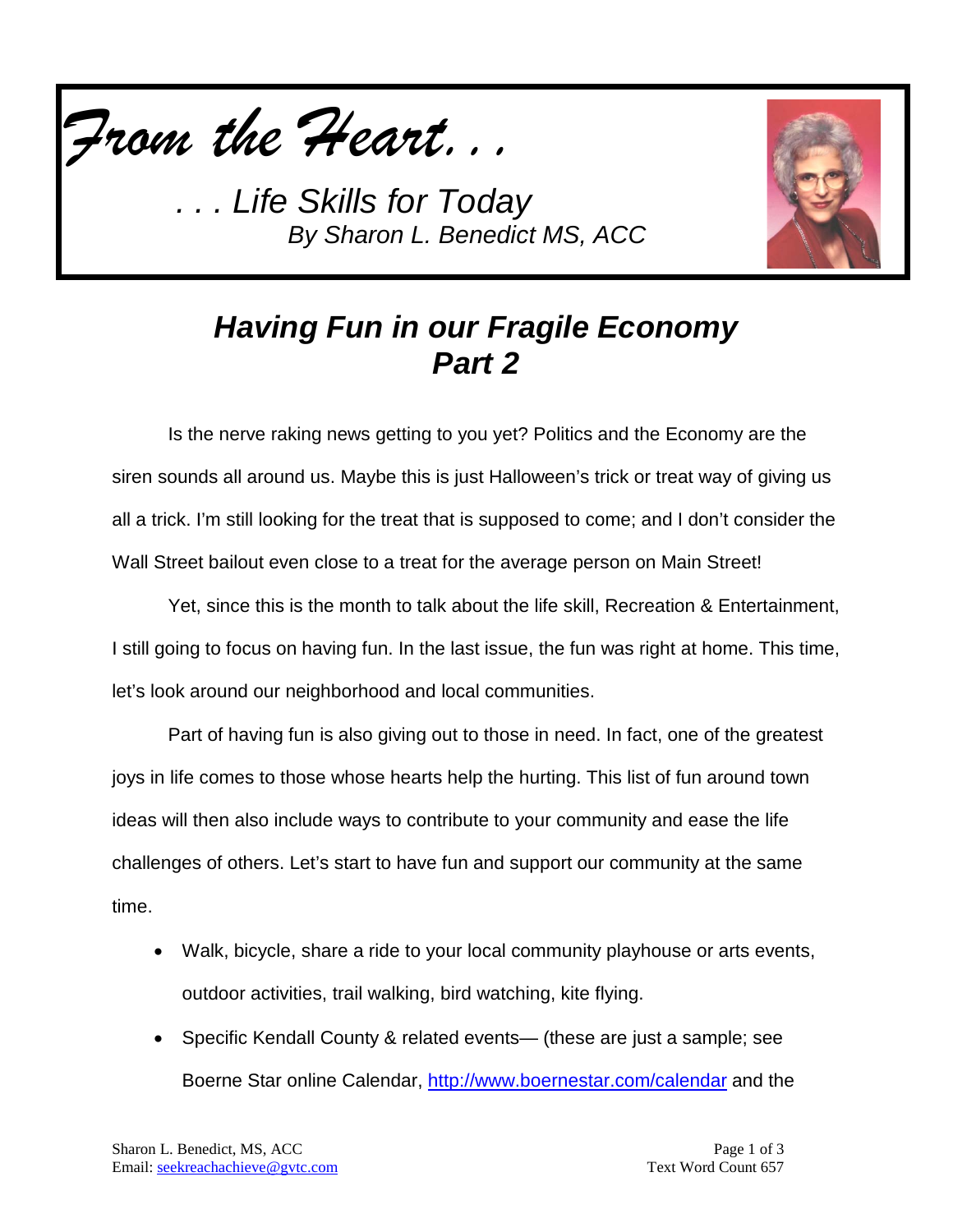Boerne Convention/Visitors, [http://visitboerne.org](http://visitboerne.org/) for more details & other

events)

- Leadership Boerne & Hill Country Daily Bread Ministries—Diaper Drive
- 2008 Fall Festival of Arts & Music
- Rotary Clubs—District 5840 SA Haven for Hope Center [210-222-8242 X100]
- [Pumpkin Patch](javascript:void(0))
- [Rockbox Theater](javascript:void(0))
- [Hill Country Hikers](javascript:void(0))
- [Grey Forest Open Studios Art Tour,](javascript:void(0)) October 11, 2008
- [Second Saturday Art & Wine](javascript:void(0))
- [Open Mic at the Scenic Loop](javascript:void(0))
- [Wildlife Rescue & Rehabilitation, Inc. Volunteer Orientation](javascript:void(0))
- [4th Annual Wild West Day](javascript:void(0))
- [Kendall Lodge Sausage Fundraiser](javascript:void(0))
- [The Junior League of San Antonio Inc.'s 15th Annual Olé Marketplace](javascript:void(0))
- [Third Annual STAR Open Alpaca Fleece Show](javascript:void(0))
- Celebrate the Cibolo Annual Fundraising Gala, Oct 11
- Guided Tour—Honey Creek State National Area
- Texas Non Fiction Writers Retreat
- Dickens on Main
- Weihnachts Fest Parade
- Boerne Christmas Walk
- Volunteer your whole family for any number of helping organizations

throughout your community. Visit the Chamber of Commerce or the network of

nonprofits.

These are just a few examples out of so many that are right in your own

community backyard. No matter how tough things may get, I am confident things will get

better. This is not a Pollyanna dream world I am talking about here. As difficulties,

challenges, and crises hit us, it will be our Faith, Family, and Friendship that get us

through every time. We will also gain a heartfelt gratitude for those near and dear to us

who willingly share in on the joys and difficulties of life together.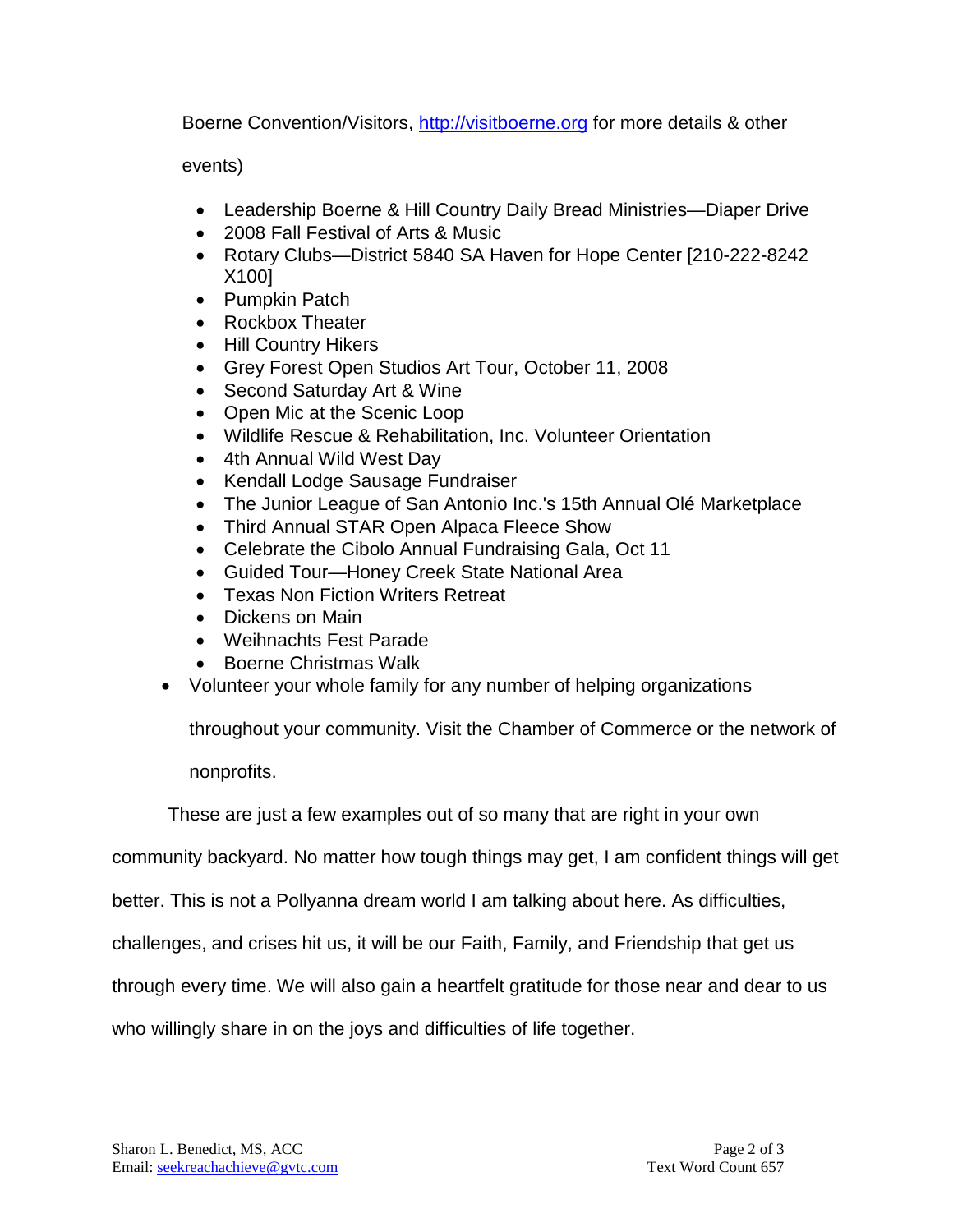So, when you reach out into your neighborhood and local community, keep the Faith. Take as much time as you need to find comfort, hope, and shared faith that you, your family, and your friends will be just fine. Smile each day, speak a kind word. You will be amazed at how much simple, fulfilling fun you can actually experience.

--

*Sharon L. Benedict, MS, ACC, is a certified life wellness coach-consultant, specializing in life skills, wellness, and creative arts development for individuals, businesses and organizations [\(www.harvestenterprises-sra.com\)](http://www.harvestenterprises-sra.com/).She welcomes your questions and comments and can be contacted at [seekreachachieve@gvtc.com.](mailto:seekreachachieve@gvtc.com)*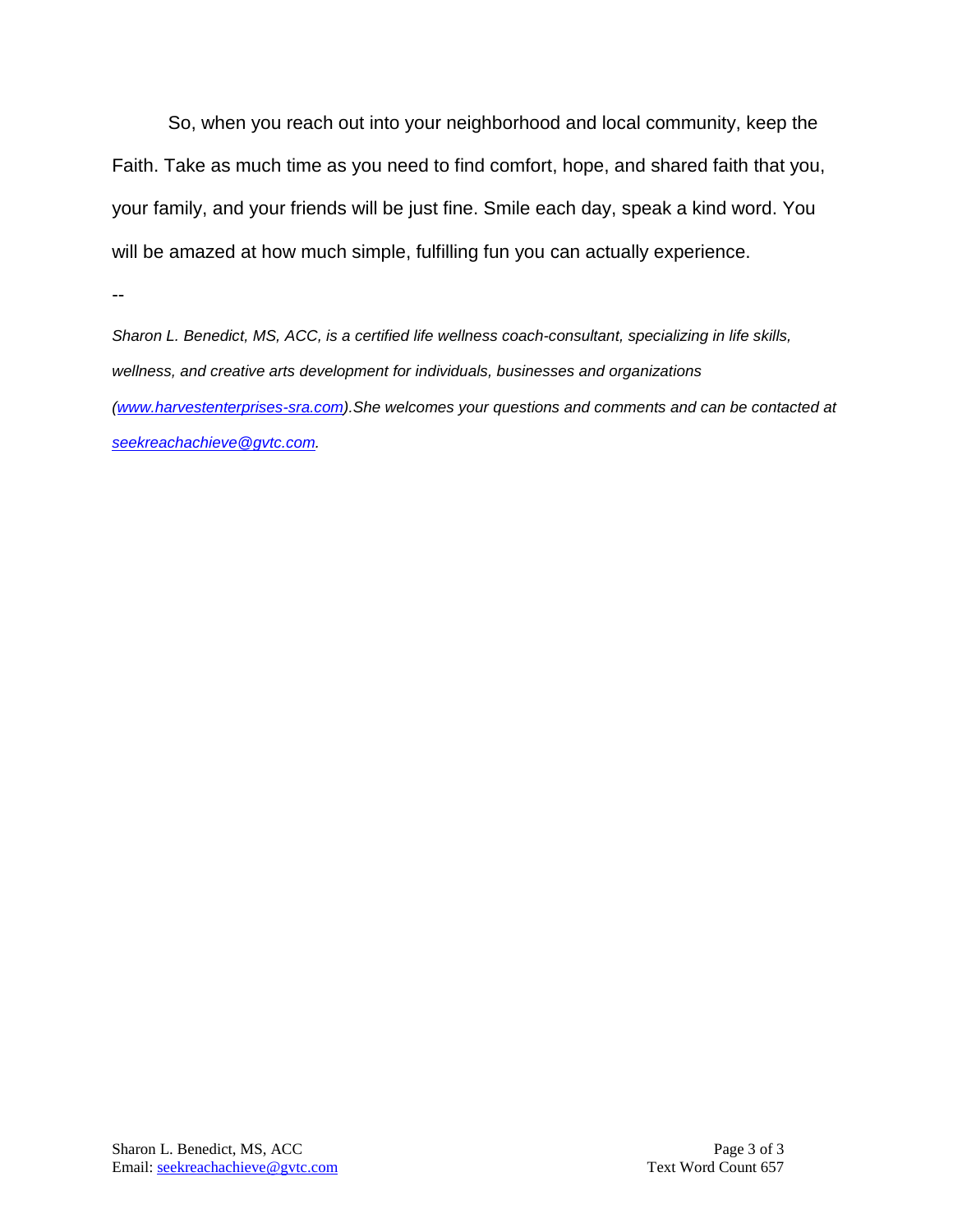



### *Having Fun in Hill Country this Weekend 2008 Fall Festival of Arts & Music*

Want to see and buy some great art, hear some grooving music, enjoy lots of food and fun? And all this high-level stuff you normally have to fly across the nation to see? Well, it's here right in our beautiful Texas Hill Country this weekend.

No need to travel across country and spend thousands of dollars. Come to the

*2008 Fall Festival of Arts & Music* right here in Boerne, sponsored by the Cibolo Arts

Council. See nationally known art and visit with the artists. Hear some great music from

well-known performing artists and applaud our own fantastic homegrown entertainment

too!

Want to know what's happening from Friday night through Sunday? Here it is. Be sure to buy your tickets online [\(www.ciboloarts.org\)](http://www.ciboloarts.org/) at their CAC Store and learn more details about all the free fun things going on too. You can email the CAC at [info@ciboloarts.org](mailto:info@ciboloarts.org) for any questions you may have. Come join us for one of the best times ever for you, your family and friends!

*2008 Fall Festival of Arts & Music Friday night, Oct 17 Schedule of Events Hill Country Invitational Art Show Pre-View Party Ye Kendall Inn Courtyard & Halle, 6:30-10pm*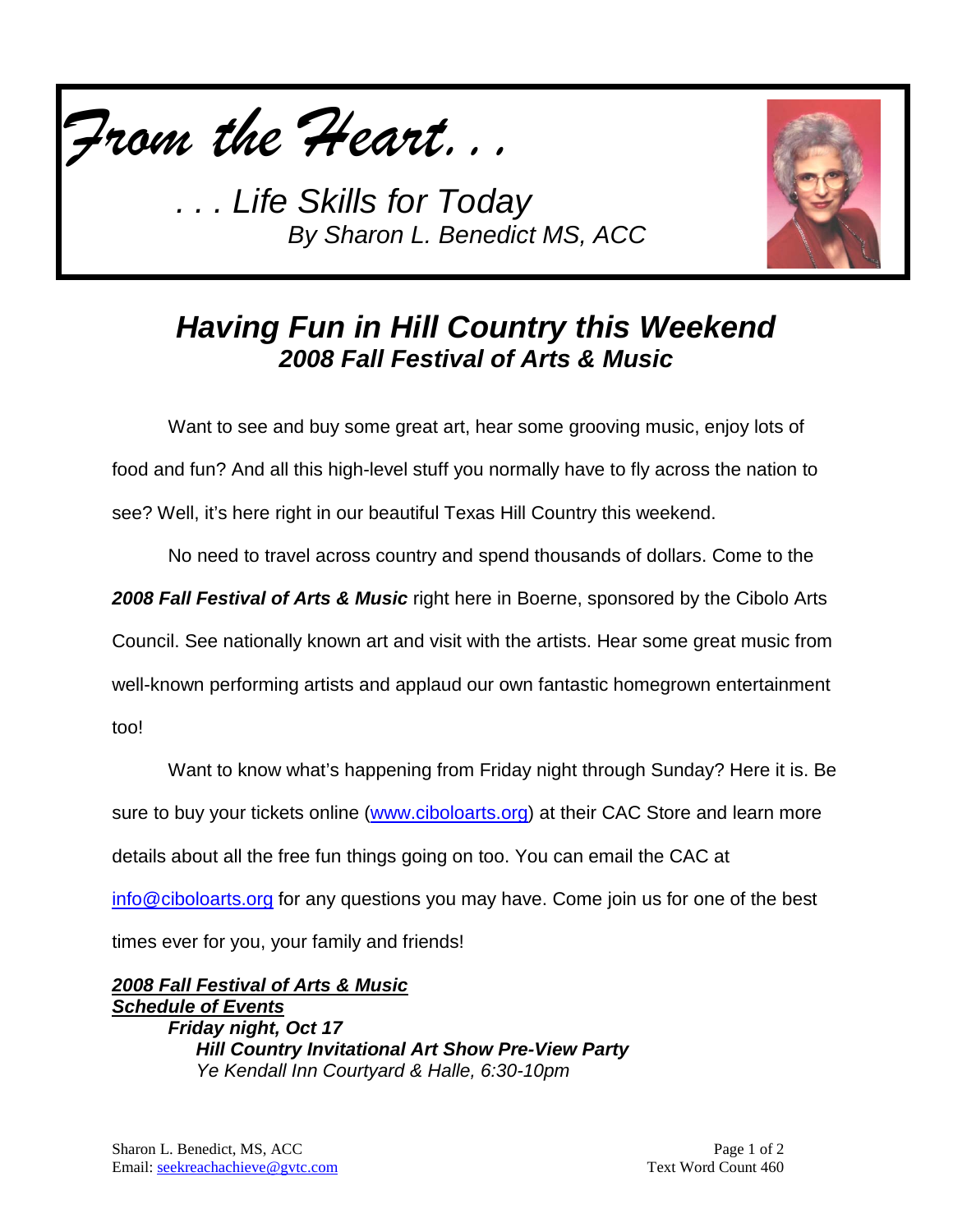*For only \$45 (online ticket price) enjoy songs, dancing, food, and drink. Music by Boerne Theatre Singers, dancing with Lil Bit and the Customatics.*

#### *Saturday, Oct 18*

#### *Activities & Performances for Children*

*Main Plaza, beginning at 10am*

*For free, have fun participating in a Chalk Art contest, enjoy Dance Dominion, Boerne community Theatre Teen Troupe, Face Painting, World Karate, Cookie Decoration, Literary Corner, and Clowning around with Clowns*

#### *Culinary Arts Competition & Tasting*

*Main Plaza, 2-4pm*

*Restaurants vie fro your vote as the bes taste treat for the Fall Festival. Limited participation event with wrist band purchase required. Sign up early.*

#### *Film Screening – Palo Pinto Gold*

*On the West Side of the square at dusk*

#### *Music & Events on the Plaza*

*Main Plaza, 12 noon-10pm Bands featuring—Redd Volkardt, Joy Davis, Rafiki Project, Elijah Zane Trio, Mystic Sister, Patrice Pike, and music between features by Mike Vanderberg*

#### *Sunday, Oct 19*

#### *Jazz Brunch*

*Kendall Halle Courtyard 11am-1pm Enjoy a great morning brunch with delightful light jazz. And don't forget the Ice Carving demonstration. It will WOW you!*

### *Hill Country Invitational Art Show & Art on the Lawn (con't)*

*Ye Kendall Hall & Kendall Inn Lawn 10am-6pm*

*Original Fine Art Show and Sale by nationally recognized artists. Enjoy additional arts at leisure on the lawn. Check out the Grand Finale Judging, 5pm People's Choice Award announcement & the 2009 FFAM Poster Award. Don't miss this, for sure!*

--

*Sharon L. Benedict, MS, ACC, is a certified life wellness coach-consultant, specializing in life skills,* 

*wellness, and creative arts development for individuals, businesses and organizations*

*[\(www.harvestenterprises-sra.com\)](http://www.harvestenterprises-sra.com/).She welcomes your questions and comments and can be contacted at* 

*[seekreachachieve@gvtc.com.](mailto:seekreachachieve@gvtc.com)*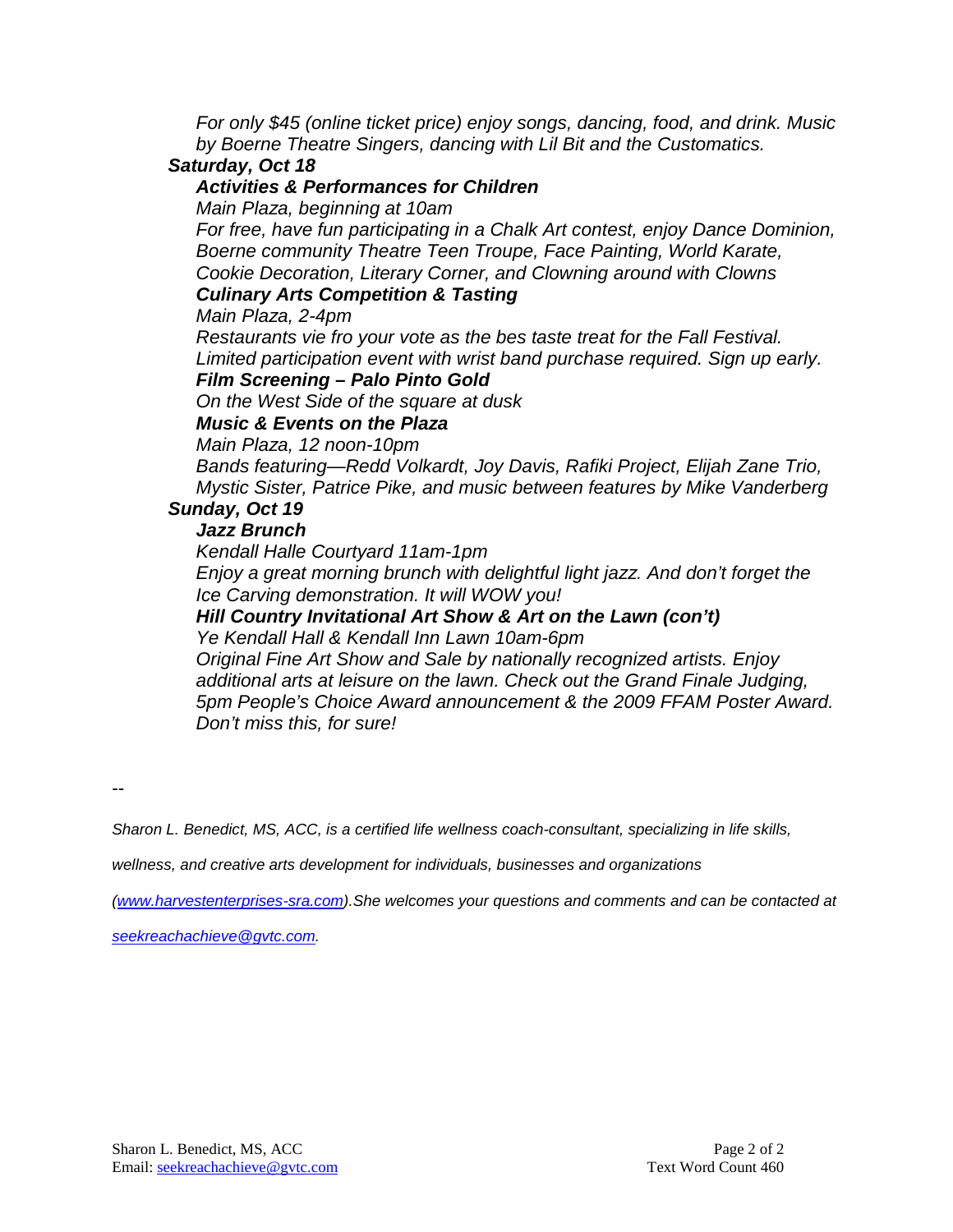



### *What's Your "Having Fun" Routine?*

Most of the time, we really don't reflect on how we have fun. We just do; and, sometimes, that the best way to have fun—no big planning or long-term commitments to make. We may just take a day off from work and do nothing at all. We may go see a friend, grab your kids and go to the park. What are your spontaneous fun things you do?

Here's a chance to reflect on your own routine for having fun. Get out a piece of paper and pen and write down the answers to these questions and responses to statements below. Do you see anywhere in your response gaps in having fun? If so, talk with your family or close friend about closing up that gap in your recreation/entertainment fun choices.

What routine recreation & entertainment do you do in the home?

What R/E do you do in your neighborhood and community?

What R/E do you do around your state?

What R/E do you do in the nation and around the world?

Rate your personal life satisfaction score (1=lowest, 10=highest) with each statement—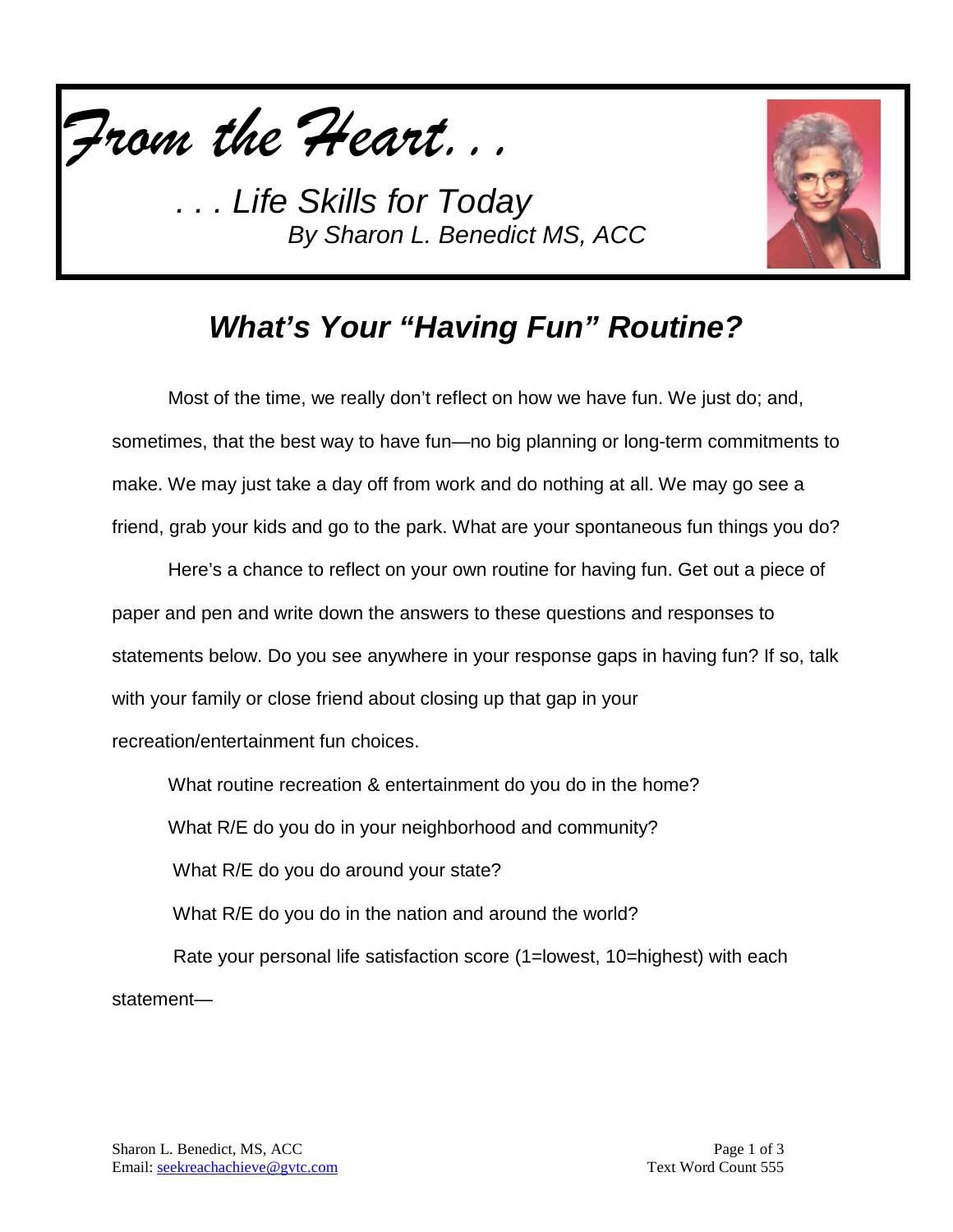| The recreation and entertainment I choose relaxes and refreshes me. (Note:<br>really examine your choice of activity and media viewing—are you tired<br>afterwards or irritable the next day?) |
|------------------------------------------------------------------------------------------------------------------------------------------------------------------------------------------------|
| Our family takes at least three short vacations and one long vacation per year.                                                                                                                |
| TV is not our primary source of recreation and entertainment. (Note: if you<br>watch TV more than four days/week @ two hours per day, consider it your<br>primary source)                      |
| We have family and friends over routinely.                                                                                                                                                     |
| Refreshing, relaxing and fun music is a part of my routine.                                                                                                                                    |
| I consider just being alone part of my recreation, fun time (i.e. I enjoy just<br>being with "me").                                                                                            |
| I do not consider heavy social drinking and gambling appropriate recreation<br>and entertainment.                                                                                              |
| I attend community activities for fun (i.e. concerts, museums, parks)                                                                                                                          |
| I plan to travel to some interesting places in the U.S. and world at least one<br>time in my life.                                                                                             |
| I have a digital camera and/or video camera handy ALL THE TIME to catch<br>precious moments within the family, in the neighborhood, and when I go out,<br>and on trips.                        |
| Once you identify your "having fun" gap and talked with your family or close friend,                                                                                                           |
| choose one thing you want to change. Make sure it is something you can commit to                                                                                                               |
| experiencing within the next 30 days. Through the remaining months of this year,                                                                                                               |
| reflect on how you believe this change will impact your life in the coming year and                                                                                                            |
| years to come.                                                                                                                                                                                 |
| In what way will this change not only offer you time for fun, but also enhance                                                                                                                 |
| your closest relationships at home and work? Then early this coming year, ask your                                                                                                             |
| family, friend, and/or co-workers what they have observed about you that is                                                                                                                    |

different. You may be pleasantly surprised at what they tell you about you. They just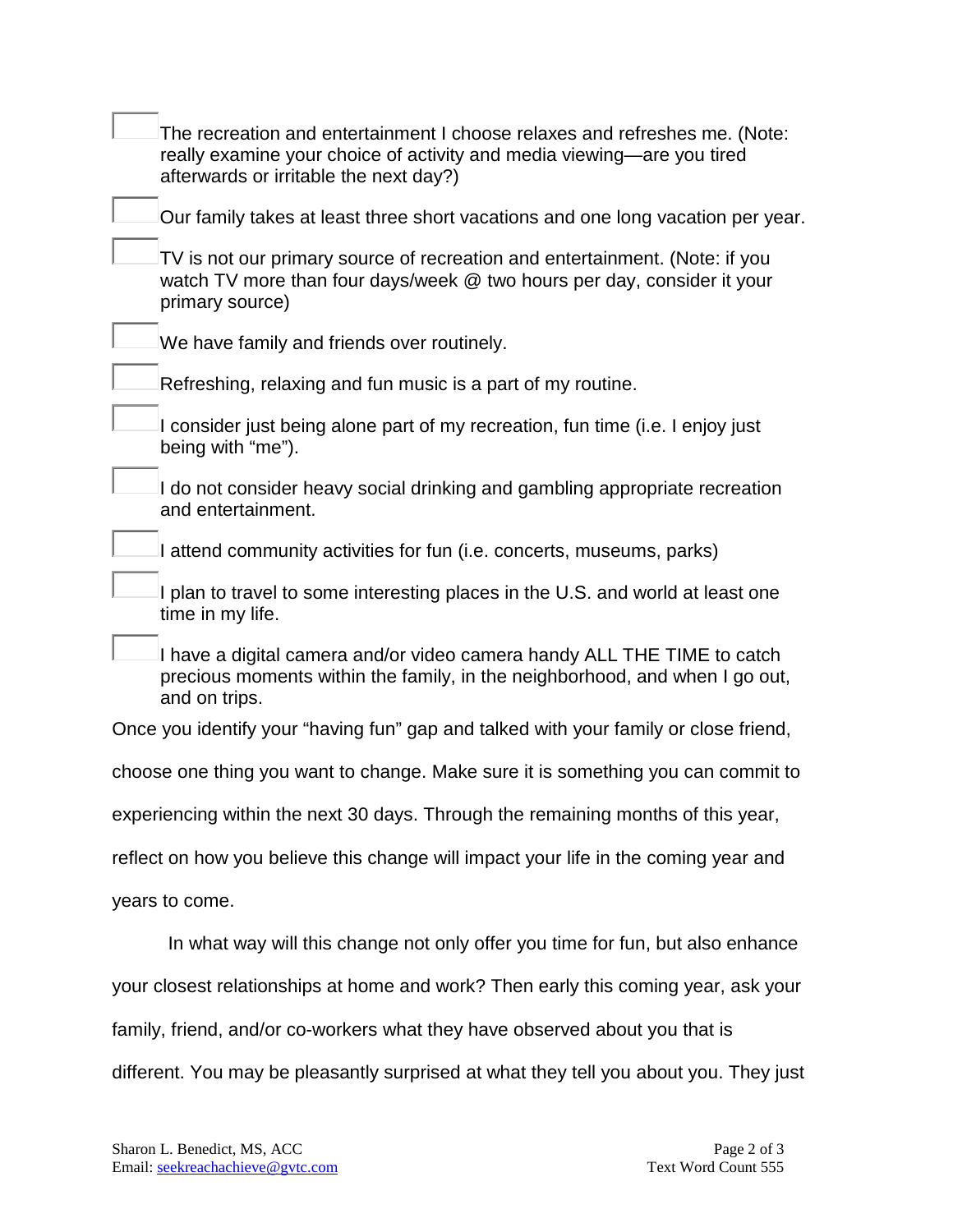might say you smile more; you may even complain less; or you handle stress at work or home much better; or you are just more fun to be with than before. Be courageous. Give it a try and see what happens. Life might just be sweeter all around.

--

*Sharon L. Benedict, MS, ACC, is a certified life wellness coach-consultant, specializing in life skills, wellness, and creative arts development for individuals, businesses and organizations [\(www.harvestenterprises-sra.com\)](http://www.harvestenterprises-sra.com/).She welcomes your questions and comments and can be contacted at [seekreachachieve@gvtc.com.](mailto:seekreachachieve@gvtc.com)*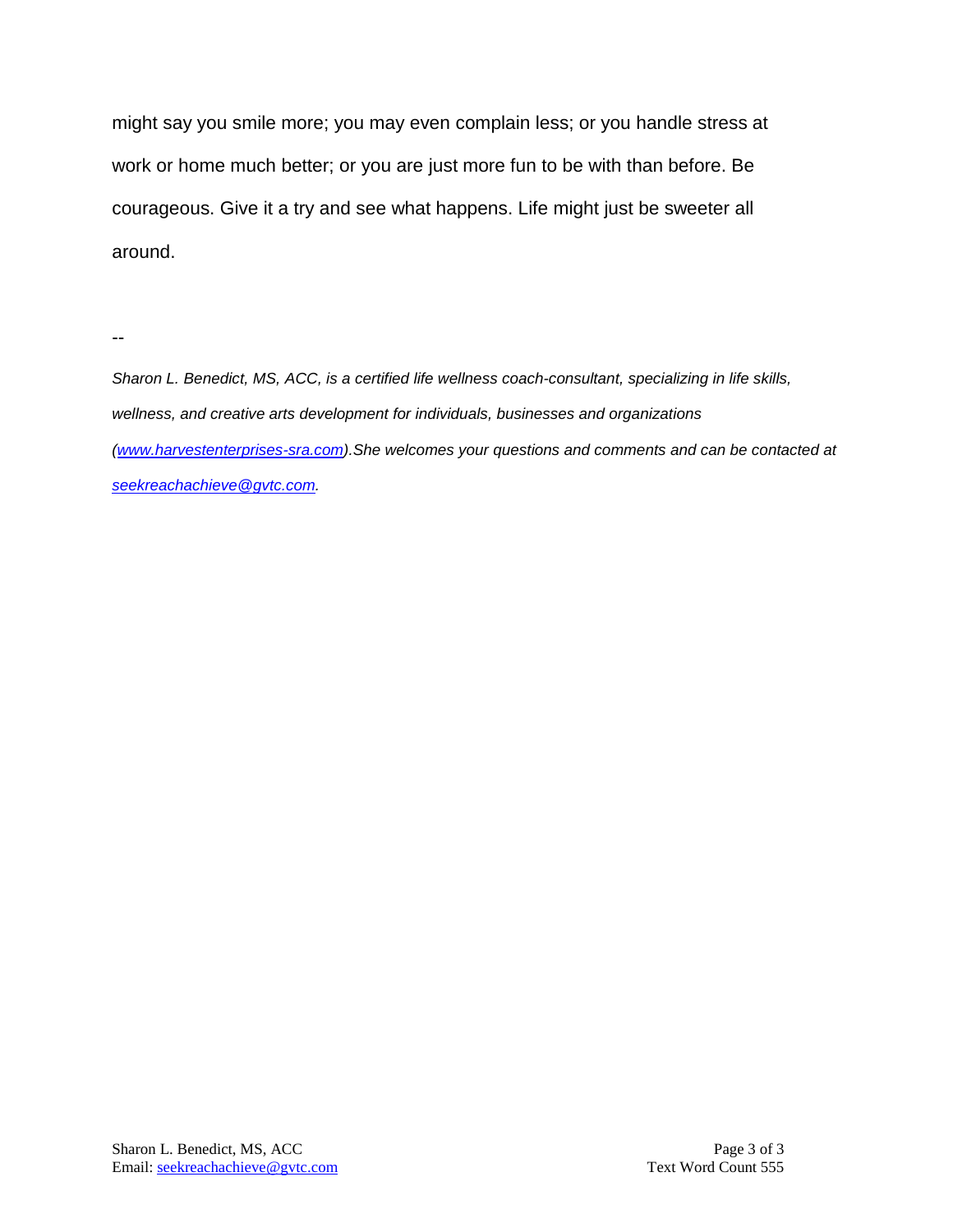



## *Let's play Grandpa!*

In today's world, families may be scattered across the country and have a jampacked school and work schedule that doesn't include regular time with grandparents. I hope this article helps both grandparents and grandkids change that routine for some playtime together.

Whether your grandchildren living right around the corner or across the nation, I can guarantee they would love to play with you, grandpa or grandma! So, how can you have fun with your precious little ones? According to KidsHealth.org, let's first give a few tips on how to stay in touch. Despite physical distance or busy schedules, you can encourage your child to develop a closer bond with you by trying these tips:

- **Visit often.** If your child's grandparents live nearby, make an effort to carve time out of your busy schedule for regular visits. Encourage grandparents to drop by your home, too. Plan regular trips to see out-of-town grandmas and grandpas. Even if visits are infrequent, anticipating and planning the next trip can help your child regard that time as special.
- **Stay in touch with technology.** Use the telephone and email to talk, write, and send pictures and sound files of your growing child to grandparents. If they don't own a computer, send videos of your child in action, like taking a bath or playing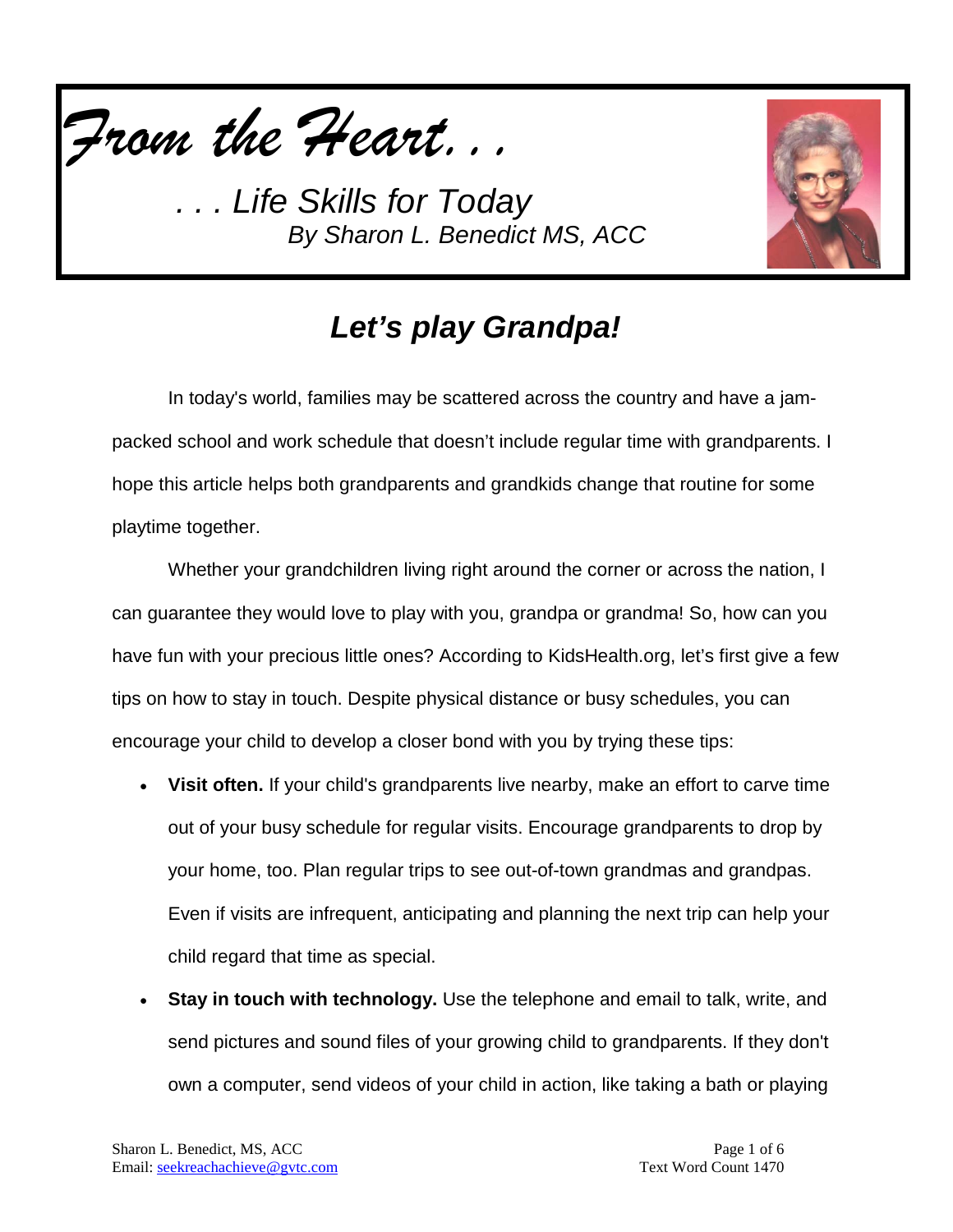with a pet. Or have a grandparent record a reading of a favorite story and play it for your child before at bedtime.

- **Say cheese.** Post snapshots of grandparents in a prominent spot in your home, and point them out to your child often. Or place family pictures in a special photo album and page through it frequently while naming the family members.
- **Sound mail call.** Does your child love receiving mail? Send grandparents a box of stationery and postcards and some stamps and ask them to send your child regular letters. Another way to encourage communication is to have your child write letters every week on the same day — both kids and grandparents will anticipate the regular communication.
- **Pass it on.** Many grandparents have hobbies or special skills such as knitting, woodworking, or cooking — that they'd love to pass on to their grandchildren. Provide kids with the time and tools needed to learn these skills from their grandparents.
- **Chart a family tree.** Both younger and older kids enjoy learning about their ancestors and relatives. Encourage grandparents to share stories of their families. You can even provide paper and drawing supplies so they can chart the family tree!

For those grandparents that are also caregivers, these tips are a snap. In fact, I was amazed at the Census 2000 stats that reported 5.8 million were co-resident grandparents with their children, and living with grandchildren younger than 18. These co-resident grandparents, 2.4 million (42 percent) were also "grandparent caregivers," defined in this report as people who had primary responsibility for their co-resident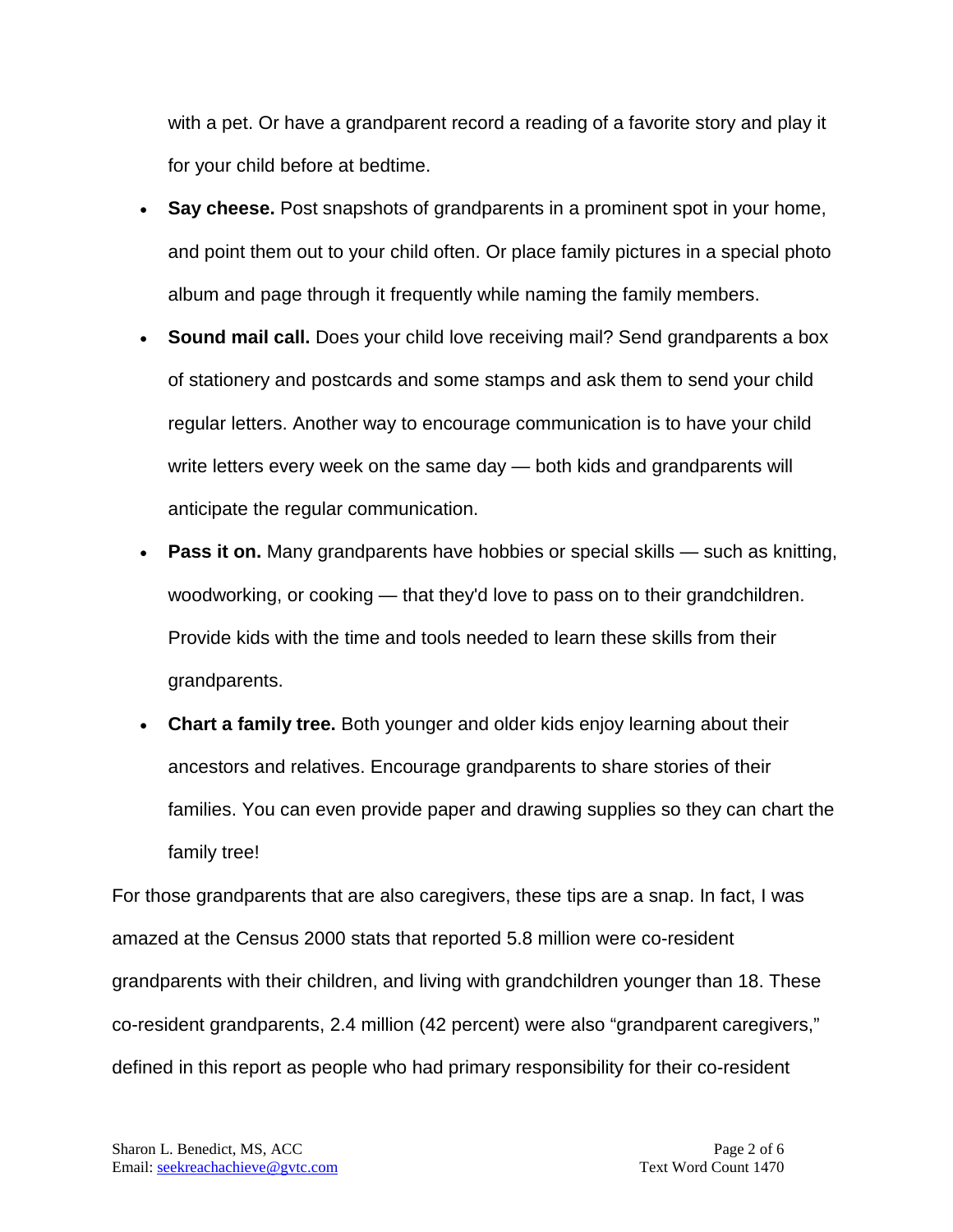grandchildren younger than 18. Among grandparent caregivers, 39 percent had cared for their grandchildren for 5 or more years. So, for those of you who are grandparent caregivers, you should be writing this article since I am confident you have all kinds of tips to offer my readers.

Now, let's list out some basic examples for playing together:

- Coloring/Crayon/Crafts Fun
- Watching Favorite Kid TV show
- Walking, Biking (with or without training wheels)
- Kids Fairs, Petting Zoos
- Museums, art galleries, theatre performances, music concerts
- Fun with cartoon characters (e.g. Curious George, Thomas Trains, Sesame Street, SuperHeroes—Incredibles, Spiderman)
- Cooking/baking together
- Holiday and Birthday surprises
- Going to the movies (e.g. High School Musical 3: Senior Year; The Longshots) or Movie night at home

These are just a few, as you can imagine. You can actually get some great ideas from Grandparents.com. Here is a sample of the list from 100 Things To Do With Your Grandchild This Fall by Rich Thomaselli. Check out , [www.grandparents.com,](http://www.grandparents.com/) for all one hundred. And, be sure, to send in your very own ideas for other grandparents to try out.

1. Go to a football game. Support the local high school team; go to a game with your grandkids; and definitely if they are playing in the game.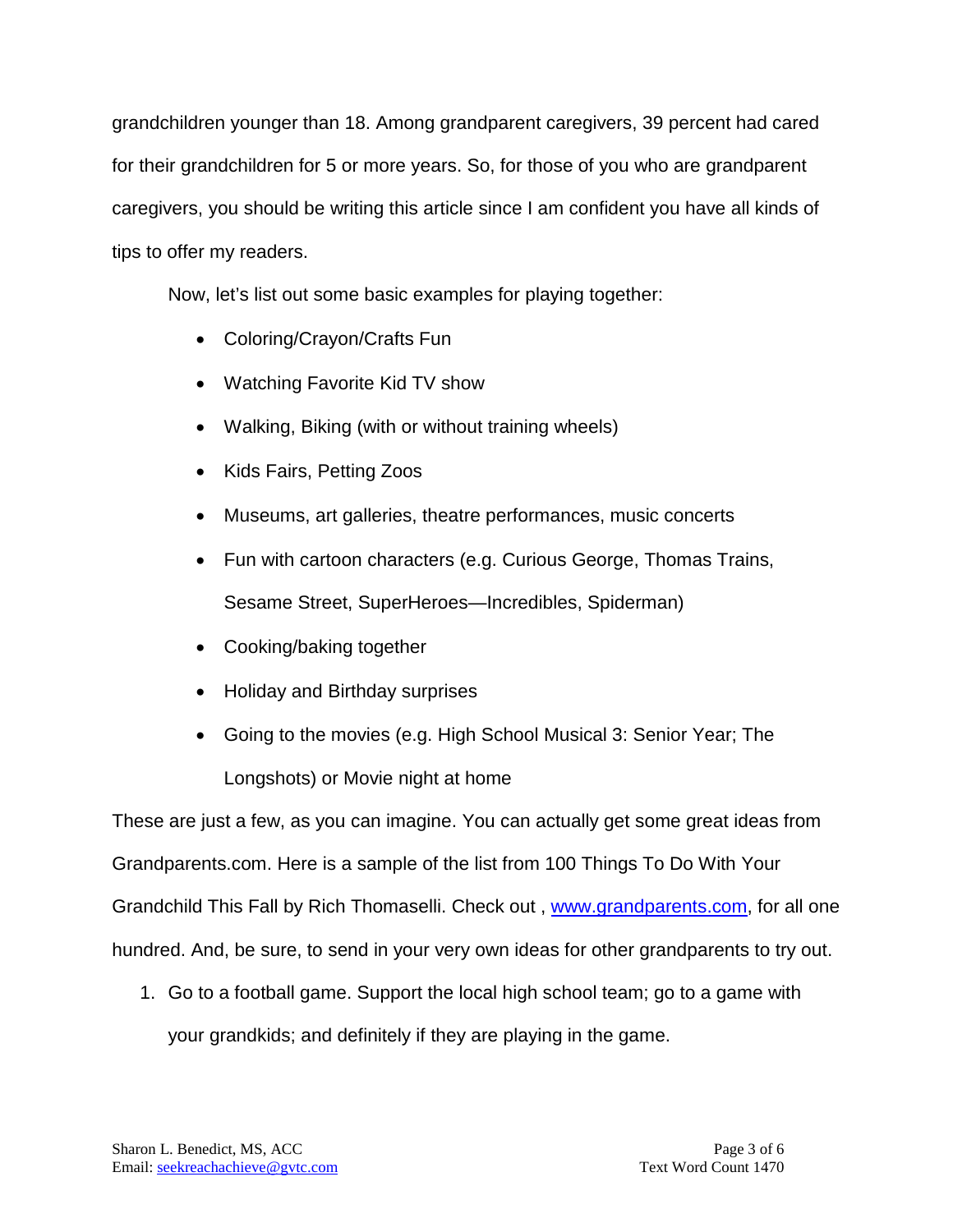- 2. Do the leaf thing. Rake 'em, put 'em in a big pile, and join the kids by jumping in. Let the little ones bury you, and then emerge as a leaf tickle-monster.
- 3. Take some of the fresher leaves and press them in books for art projects with them.
- 4. Go for a drive and take in all the foliage and the dramatic changing of the leaves. Make it academic by getting a guide to the local trees and learn the definition of deciduous. Take a camera on your adventures and snap some pretty fall landscapes with your grandkids in picture.
- 5. Go to an apple orchard that offers apple-picking. Take home the ripest and make apple pie or, if you have a press, make homemade cider.
- 6. Crochet a blanket together. Cuddle up with your grandchild and that blanket in a hammock.
- 7. Go clothes shopping. Fall colors, like burnt orange, and fabrics, like corduroy, make everything all warm and fuzzy.
- 8. Play Chutes and Ladders or Scrabble in a coffee shop. Trust us, the others there for the free Wi-Fi will be jealous.
- 9. Cook with fall produce. Make pumpkin pie and pumpkin bread, butternut squash soup, pot roast with turnips, or baked cinnamon apples.
- 10.Make a bonfire, then eat beside it (don't forget the s'mores), play a guitar, and sing some songs.
- 11.Remember that spring cleaning you did? That was six months ago. Time for you and the grandchildren to do a fall tune-up inside and outside the house, including the gutters after all the leaves have fallen off the trees.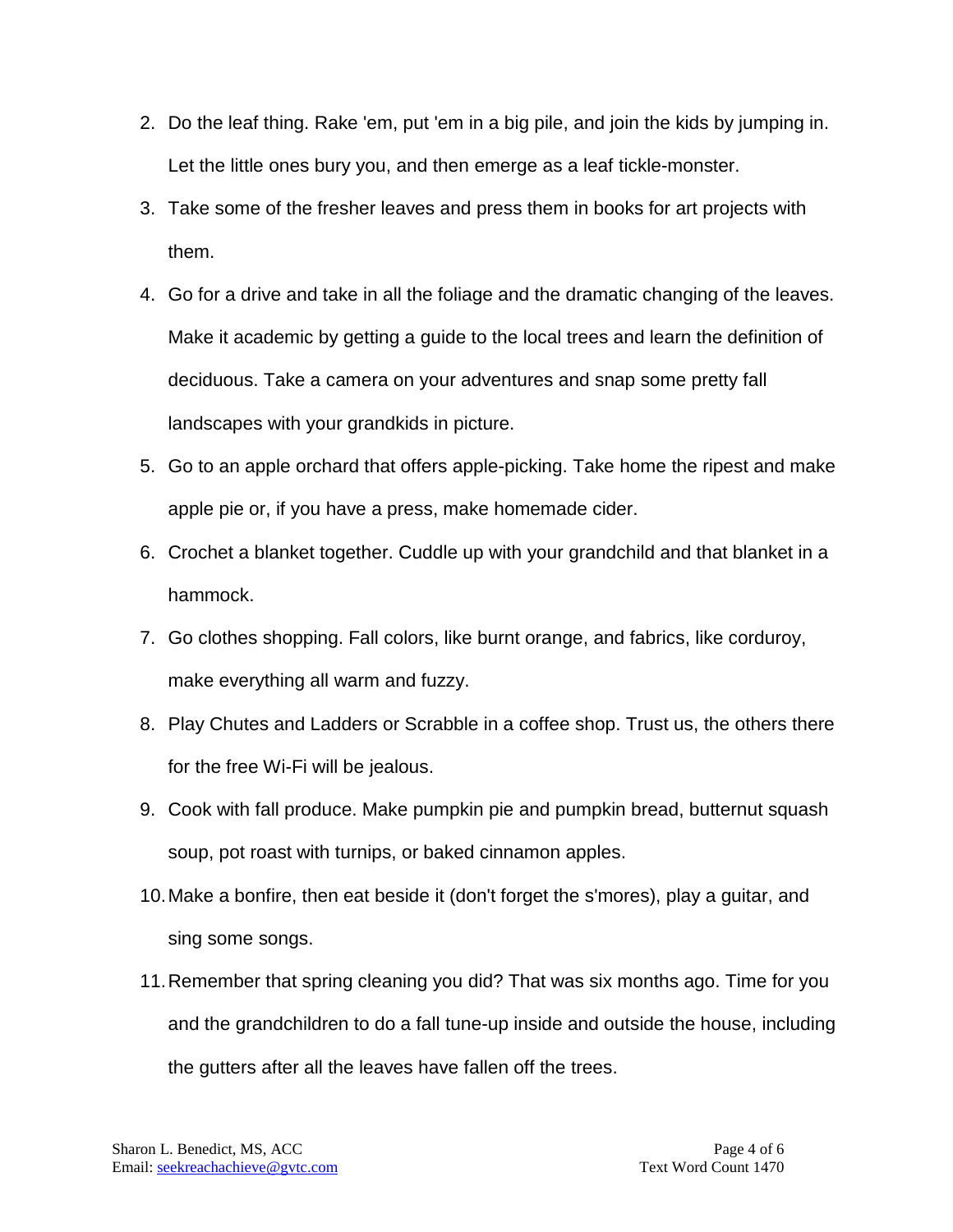- 12.It's planting season for grass, trees, shrubs, bulbs, perennials, even some vegetables. Get your green thumb on.
- 13.Now is a good time to start making your holiday gift lists. Sit down with the grandkids and get their wish list, then have them make a list of presents they will buy or make themselves for their family members.
- 14.Show your grandchildren the importance of helping others by volunteering. Collect cans of food from the pantry; buy a few new toys to donate to a food/toy drive.
- 15.Pick some wild flowers, gather some gourds, and make a beautiful cornucopia for the table. The more pungent finds can become a potpourri.
- 16.Grab a few flashlights and play flashlight tag outside.
- 17.Take some construction paper, trace your hand, and cut out and decorate a Thanksgiving turkey for the front door. Have your grandchildren trace their hands to make a family of tiny turkeys. Make a holiday centerpiece and decorations together.
- 18.Become a grandparent who attends every school activity—sports games, plays, and recitals.
- 19.Do a challenging jigsaw puzzle together. Make a goal of finishing it before winter.
- 20.Host an Election Night party and teach your grandchildren about the electoral process. Vote.
- 21.Make it a point to visit some indoor exhibits at an art gallery or museum.
- 22.Have your grandchildren interview you. They'll get to know you far better than they already do.